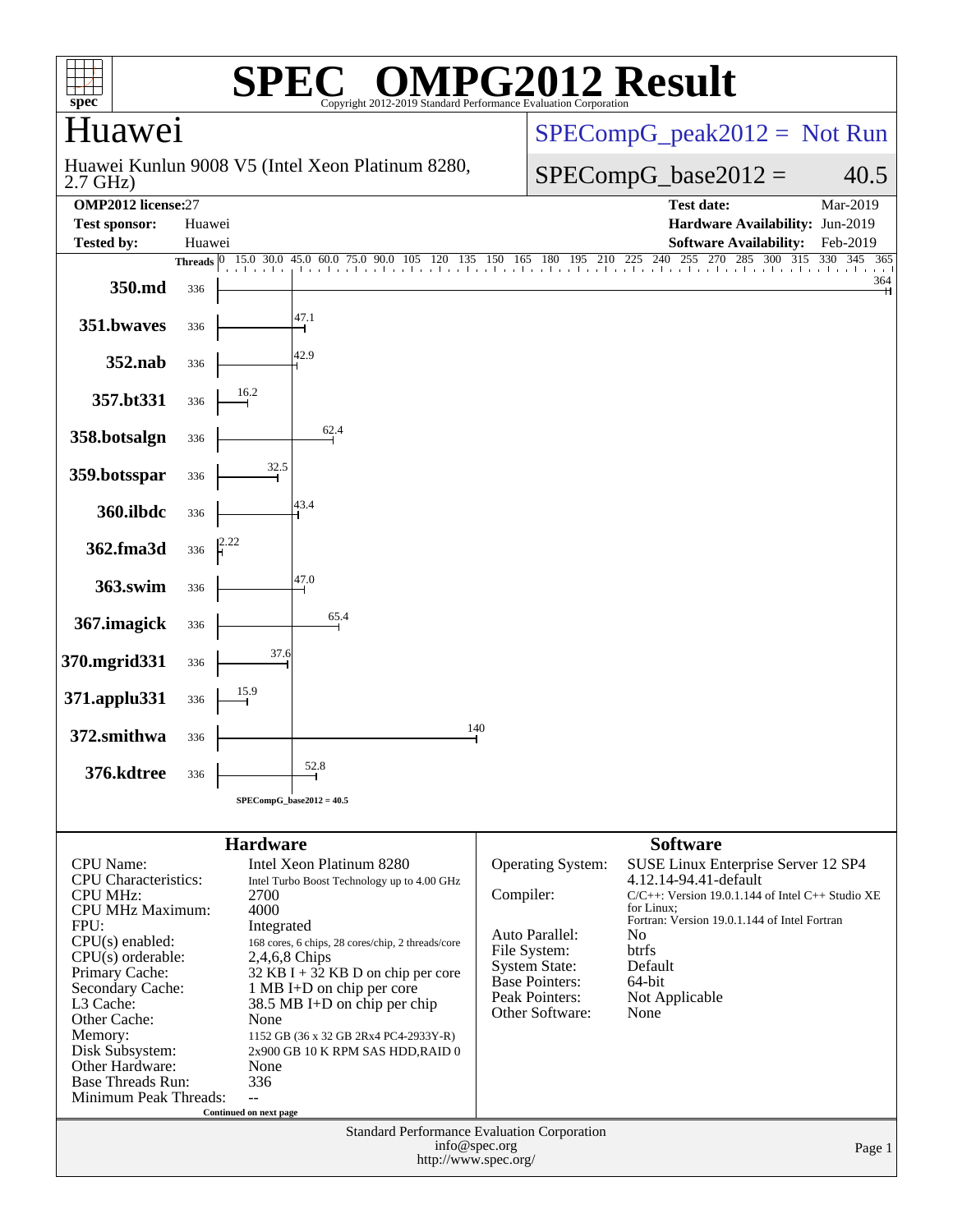

# Huawei

#### 2.7 GHz) Huawei Kunlun 9008 V5 (Intel Xeon Platinum 8280,

[SPECompG\\_peak2012 =](http://www.spec.org/auto/omp2012/Docs/result-fields.html#SPECompGpeak2012) Not Run

### $SPECompG_base2012 = 40.5$  $SPECompG_base2012 = 40.5$

**[OMP2012 license:](http://www.spec.org/auto/omp2012/Docs/result-fields.html#OMP2012license)**27 **[Test date:](http://www.spec.org/auto/omp2012/Docs/result-fields.html#Testdate)** Mar-2019

**[Test sponsor:](http://www.spec.org/auto/omp2012/Docs/result-fields.html#Testsponsor)** Huawei **[Hardware Availability:](http://www.spec.org/auto/omp2012/Docs/result-fields.html#HardwareAvailability)** Jun-2019 **[Tested by:](http://www.spec.org/auto/omp2012/Docs/result-fields.html#Testedby)** Huawei **[Software Availability:](http://www.spec.org/auto/omp2012/Docs/result-fields.html#SoftwareAvailability)** Feb-2019

[Maximum Peak Threads:](http://www.spec.org/auto/omp2012/Docs/result-fields.html#MaximumPeakThreads) --

**[Results Table](http://www.spec.org/auto/omp2012/Docs/result-fields.html#ResultsTable)**

|                                                                                                                                                                                                                                                                                                                                                                                                                                                                                                                                                                                                                                                                                                                                                                                                                                                                                                                                                                                                               | <b>Base</b> |                        |       |                |       |                      |               | <b>Peak</b>            |  |              |  |                |              |  |                |              |  |
|---------------------------------------------------------------------------------------------------------------------------------------------------------------------------------------------------------------------------------------------------------------------------------------------------------------------------------------------------------------------------------------------------------------------------------------------------------------------------------------------------------------------------------------------------------------------------------------------------------------------------------------------------------------------------------------------------------------------------------------------------------------------------------------------------------------------------------------------------------------------------------------------------------------------------------------------------------------------------------------------------------------|-------------|------------------------|-------|----------------|-------|----------------------|---------------|------------------------|--|--------------|--|----------------|--------------|--|----------------|--------------|--|
| <b>Benchmark</b>                                                                                                                                                                                                                                                                                                                                                                                                                                                                                                                                                                                                                                                                                                                                                                                                                                                                                                                                                                                              |             | <b>Threads</b> Seconds | Ratio | <b>Seconds</b> | Ratio | <b>Seconds</b>       | Ratio         | <b>Threads Seconds</b> |  | <b>Ratio</b> |  | <b>Seconds</b> | <b>Ratio</b> |  | <b>Seconds</b> | <b>Ratio</b> |  |
| 350.md                                                                                                                                                                                                                                                                                                                                                                                                                                                                                                                                                                                                                                                                                                                                                                                                                                                                                                                                                                                                        | 336         | 12.7                   | 364   | 12.8           | 361   | 12.7                 | 364           |                        |  |              |  |                |              |  |                |              |  |
| 351.bwaves                                                                                                                                                                                                                                                                                                                                                                                                                                                                                                                                                                                                                                                                                                                                                                                                                                                                                                                                                                                                    | 336         | 96.2                   | 47.1  | 96.4           | 47.0  | 95.8                 | 47.3          |                        |  |              |  |                |              |  |                |              |  |
| $352$ .nab                                                                                                                                                                                                                                                                                                                                                                                                                                                                                                                                                                                                                                                                                                                                                                                                                                                                                                                                                                                                    | 336         | 91.2                   | 42.6  | 90.8           | 42.9  | 90.7                 | 42.9          |                        |  |              |  |                |              |  |                |              |  |
| 357.bt331                                                                                                                                                                                                                                                                                                                                                                                                                                                                                                                                                                                                                                                                                                                                                                                                                                                                                                                                                                                                     | 336         | 294                    | 16.1  | 293            | 16.2  | 293                  | 16.2          |                        |  |              |  |                |              |  |                |              |  |
| 358.botsalgn                                                                                                                                                                                                                                                                                                                                                                                                                                                                                                                                                                                                                                                                                                                                                                                                                                                                                                                                                                                                  | 336         | 69.8                   | 62.4  | 69.8           | 62.3  | 69.7                 | 62.4          |                        |  |              |  |                |              |  |                |              |  |
| 359.botsspar                                                                                                                                                                                                                                                                                                                                                                                                                                                                                                                                                                                                                                                                                                                                                                                                                                                                                                                                                                                                  | 336         | 164                    | 32.0  | 160            | 32.7  | 162                  | 32.5          |                        |  |              |  |                |              |  |                |              |  |
| $360$ .ilbdc                                                                                                                                                                                                                                                                                                                                                                                                                                                                                                                                                                                                                                                                                                                                                                                                                                                                                                                                                                                                  | 336         | 81.7                   | 43.6  | 82.1           | 43.4  | 82.1                 | 43.4          |                        |  |              |  |                |              |  |                |              |  |
| 362.fma3d                                                                                                                                                                                                                                                                                                                                                                                                                                                                                                                                                                                                                                                                                                                                                                                                                                                                                                                                                                                                     | 336         | 1724                   | 2.20  | 1715           | 2.22  | 1714                 | 2.22          |                        |  |              |  |                |              |  |                |              |  |
| $363$ .swim                                                                                                                                                                                                                                                                                                                                                                                                                                                                                                                                                                                                                                                                                                                                                                                                                                                                                                                                                                                                   | 336         | 96.6                   | 46.9  | 96.4           | 47.0  | 96.4                 | 47.0          |                        |  |              |  |                |              |  |                |              |  |
| 367.imagick                                                                                                                                                                                                                                                                                                                                                                                                                                                                                                                                                                                                                                                                                                                                                                                                                                                                                                                                                                                                   | 336         | 108                    | 65.4  | 108            | 65.4  | 107                  | 65.5          |                        |  |              |  |                |              |  |                |              |  |
| 370.mgrid331                                                                                                                                                                                                                                                                                                                                                                                                                                                                                                                                                                                                                                                                                                                                                                                                                                                                                                                                                                                                  | 336         | 118                    | 37.6  | 117            | 37.6  | 117                  | 37.8          |                        |  |              |  |                |              |  |                |              |  |
| $371$ .applu $331$                                                                                                                                                                                                                                                                                                                                                                                                                                                                                                                                                                                                                                                                                                                                                                                                                                                                                                                                                                                            | 336         | 381                    | 15.9  | 380            | 15.9  | 378                  | 16.0          |                        |  |              |  |                |              |  |                |              |  |
| 372.smithwa                                                                                                                                                                                                                                                                                                                                                                                                                                                                                                                                                                                                                                                                                                                                                                                                                                                                                                                                                                                                   | 336         | 38.3                   | 140   | 38.3           | 140   | 38.3                 | 140           |                        |  |              |  |                |              |  |                |              |  |
| 376.kdtree                                                                                                                                                                                                                                                                                                                                                                                                                                                                                                                                                                                                                                                                                                                                                                                                                                                                                                                                                                                                    | 336         | 85.2                   | 52.8  | 84.5           | 53.3  | 85.2                 | 52.8          |                        |  |              |  |                |              |  |                |              |  |
| Results appear in the order in which they were run. Bold underlined text indicates a median measurement.                                                                                                                                                                                                                                                                                                                                                                                                                                                                                                                                                                                                                                                                                                                                                                                                                                                                                                      |             |                        |       |                |       |                      |               |                        |  |              |  |                |              |  |                |              |  |
| Sysinfo program /home/omp/Docs/sysinfo<br>\$Rev: 395 \$ \$Date:: 2012-07-25 #\$ 8f8c0fe9e19c658963a1e67685e50647<br>running on linux-2yo1 Tue Mar 12 09:01:40 2019<br>This section contains SUT (System Under Test) info as seen by<br>some common utilities.<br>To remove or add to this section, see:<br>http://www.spec.org/omp2012/Docs/config.html#sysinfo<br>From /proc/cpuinfo<br>model name : Intel Xeon Platinum 8280 CPU @ 2.70GHz<br>6 "physical id"s (chips)<br>336 "processors"<br>cores, siblings (Caution: counting these is hw and system dependent.<br>The<br>following excerpts from /proc/cpuinfo might not be reliable. Use with<br>caution.)<br>cpu cores : 28<br>siblings : 56<br>physical 0: cores 0 1 2 3 4 5 6 8 9 10 11 12 13 14 16 17 18 19 20 21 22 24<br>25 26 27 28 29 30<br>physical 1: cores 0 1 2 3 4 5 6 8 9 10 11 12 13 14 16 17 18 19 20 21 22 24<br>25 26 27 28 29 30<br>physical 2: cores 0 1 2 3 4 5 6 8 9 10 11 12 13 14 16 17 18 19 20 21 22 24<br>25 26 27 28 29 30 |             |                        |       |                |       |                      |               |                        |  |              |  |                |              |  |                |              |  |
| Continued on next page<br><b>Standard Performance Evaluation Corporation</b>                                                                                                                                                                                                                                                                                                                                                                                                                                                                                                                                                                                                                                                                                                                                                                                                                                                                                                                                  |             |                        |       |                |       |                      |               |                        |  |              |  |                |              |  |                |              |  |
|                                                                                                                                                                                                                                                                                                                                                                                                                                                                                                                                                                                                                                                                                                                                                                                                                                                                                                                                                                                                               |             |                        |       |                |       | http://www.spec.org/ | info@spec.org |                        |  |              |  |                |              |  |                | Page 2       |  |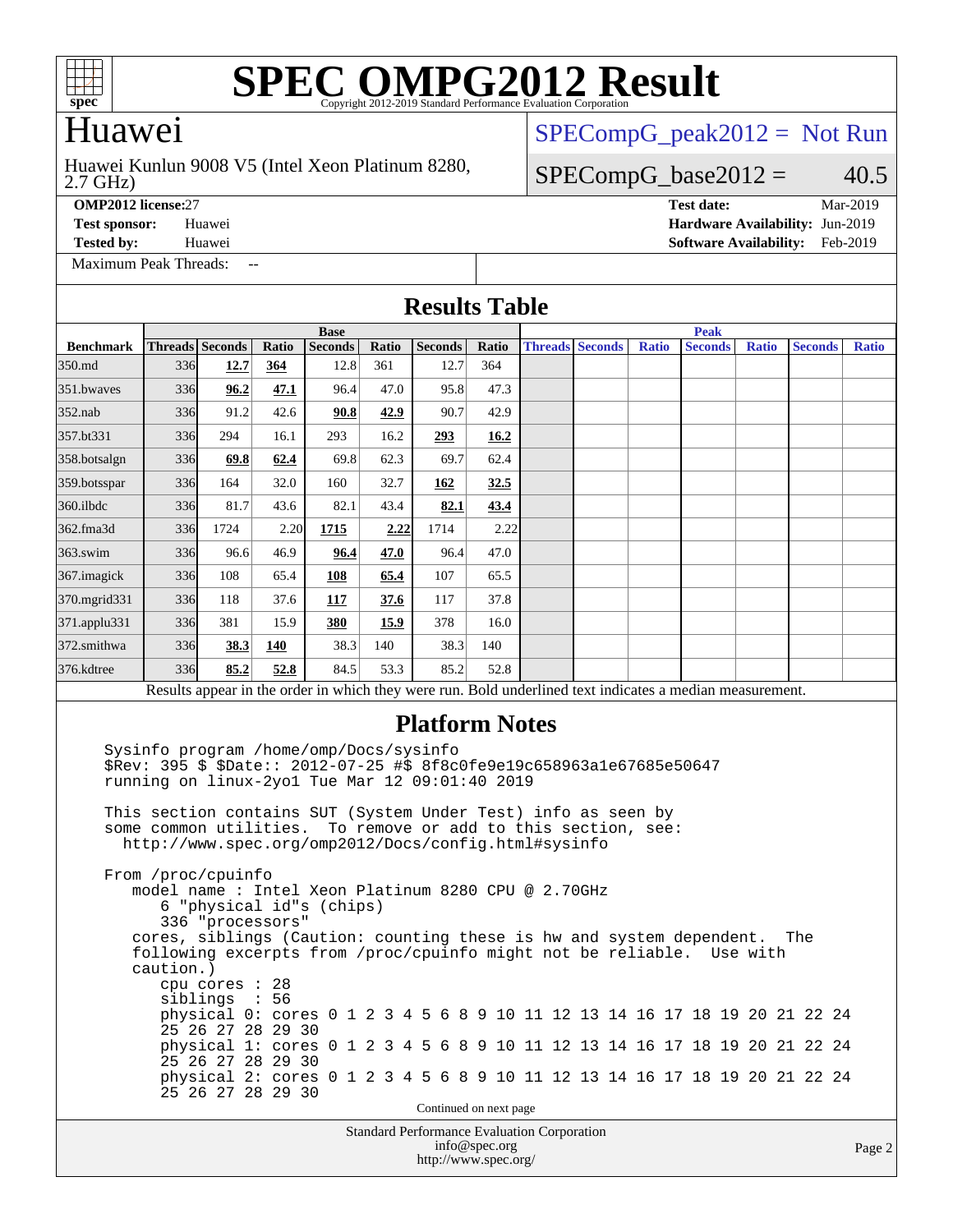

### Huawei

2.7 GHz) Huawei Kunlun 9008 V5 (Intel Xeon Platinum 8280,  $SPECompG_peak2012 = Not Run$  $SPECompG_peak2012 = Not Run$ 

 $SPECompG_base2012 = 40.5$  $SPECompG_base2012 = 40.5$ 

**[Tested by:](http://www.spec.org/auto/omp2012/Docs/result-fields.html#Testedby)** Huawei **[Software Availability:](http://www.spec.org/auto/omp2012/Docs/result-fields.html#SoftwareAvailability)** Feb-2019

**[OMP2012 license:](http://www.spec.org/auto/omp2012/Docs/result-fields.html#OMP2012license)**27 **[Test date:](http://www.spec.org/auto/omp2012/Docs/result-fields.html#Testdate)** Mar-2019 **[Test sponsor:](http://www.spec.org/auto/omp2012/Docs/result-fields.html#Testsponsor)** Huawei **[Hardware Availability:](http://www.spec.org/auto/omp2012/Docs/result-fields.html#HardwareAvailability)** Jun-2019

#### **[Platform Notes \(Continued\)](http://www.spec.org/auto/omp2012/Docs/result-fields.html#PlatformNotes)**

 physical 3: cores 0 1 2 3 4 5 6 8 9 10 11 12 13 14 16 17 18 19 20 21 22 24 25 26 27 28 29 30 physical 4: cores 0 1 2 3 4 5 6 8 9 10 11 12 13 14 16 17 18 19 20 21 22 24 25 26 27 28 29 30 physical 5: cores 0 1 2 3 4 5 6 8 9 10 11 12 13 14 16 17 18 19 20 21 22 24 25 26 27 28 29 30 cache size : 39424 KB From /proc/meminfo MemTotal: 1186999604 kB<br>HugePages Total: 24576 HugePages\_Total: 24576 Hugepagesize: 2048 kB /usr/bin/lsb\_release -d SUSE Linux Enterprise Server 12 SP4 From /etc/\*release\* /etc/\*version\* SuSE-release: SUSE Linux Enterprise Server 12 (x86\_64) VERSION = 12 PATCHLEVEL = 4 # This file is deprecated and will be removed in a future service pack or release. # Please check /etc/os-release for details about this release. os-release: NAME="SLES" VERSION="12-SP4" VERSION\_ID="12.4" PRETTY\_NAME="SUSE Linux Enterprise Server 12 SP4" ID="sles" ANSI\_COLOR="0;32" CPE\_NAME="cpe:/o:suse:sles:12:sp4" uname -a: Linux linux-2yo1 4.12.14-94.41-default #1 SMP Wed Oct 31 12:25:04 UTC 2018 (3090901) x86\_64 x86\_64 x86\_64 GNU/Linux run-level 5 Mar 12 08:56 SPEC is set to: /home/omp Filesystem Type Size Used Avail Use% Mounted on /dev/sda4 xfs 1.6T 53G 1.5T 4% /home Additional information from dmidecode: BIOS INSYDE Corp. 9.25 02/15/2019 Memory: 60x NO DIMM NO DIMM 36x Samsung M393A4K40CB2-CVF 32 GB 2933 MHz 2 rank (End of data from sysinfo program)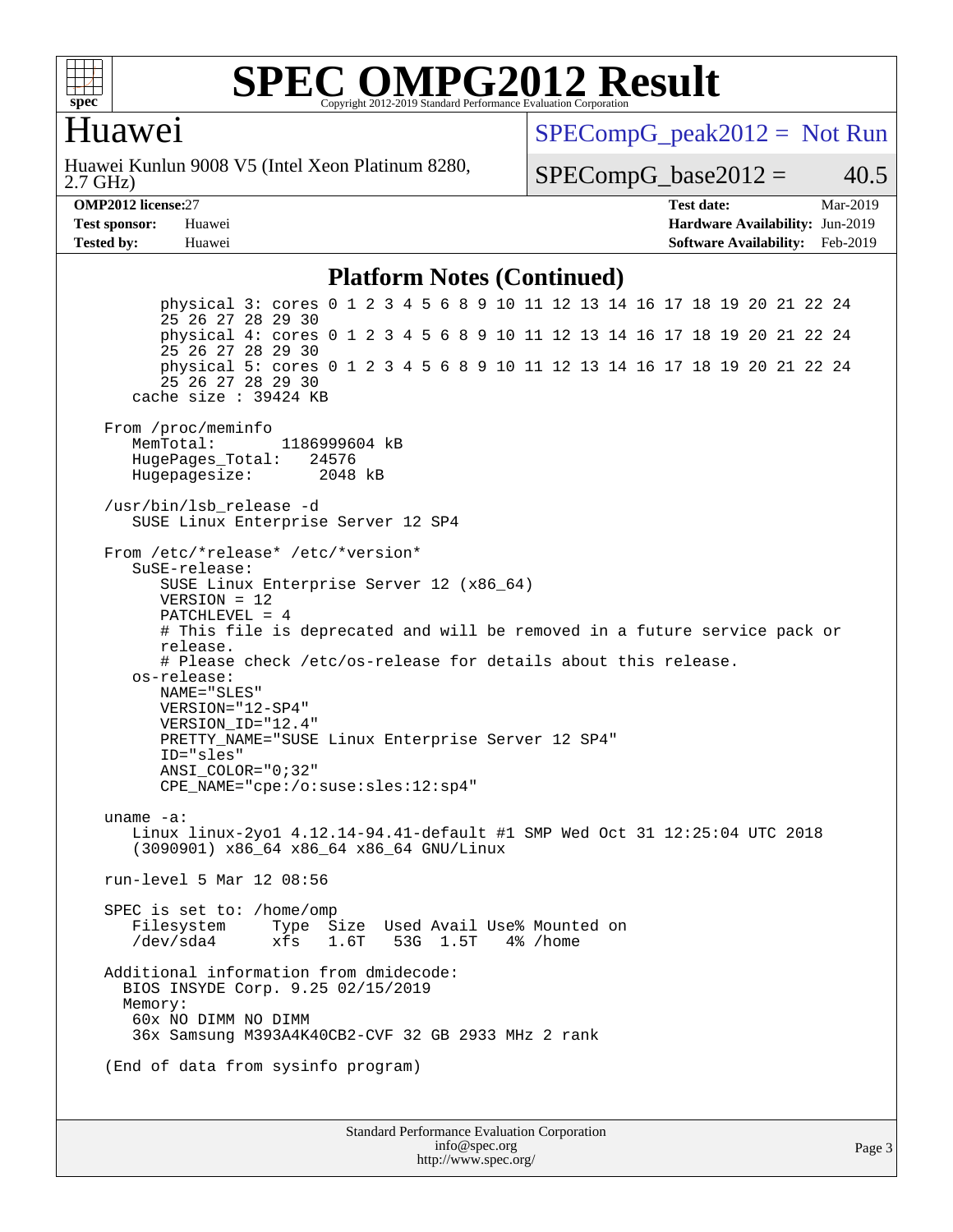

### Huawei

2.7 GHz) Huawei Kunlun 9008 V5 (Intel Xeon Platinum 8280,  $SPECompG_peak2012 = Not Run$  $SPECompG_peak2012 = Not Run$ 

### $SPECompG_base2012 = 40.5$  $SPECompG_base2012 = 40.5$

**[OMP2012 license:](http://www.spec.org/auto/omp2012/Docs/result-fields.html#OMP2012license)**27 **[Test date:](http://www.spec.org/auto/omp2012/Docs/result-fields.html#Testdate)** Mar-2019 **[Test sponsor:](http://www.spec.org/auto/omp2012/Docs/result-fields.html#Testsponsor)** Huawei **[Hardware Availability:](http://www.spec.org/auto/omp2012/Docs/result-fields.html#HardwareAvailability)** Jun-2019 **[Tested by:](http://www.spec.org/auto/omp2012/Docs/result-fields.html#Testedby)** Huawei **[Software Availability:](http://www.spec.org/auto/omp2012/Docs/result-fields.html#SoftwareAvailability)** Feb-2019

#### **[General Notes](http://www.spec.org/auto/omp2012/Docs/result-fields.html#GeneralNotes)**

 ======================================================================== Power profile set with: cpupower -c all frequency-set -g performance System settings notes: Intel Turbo Boost Technology (Turbo) : Enabled Memory RAS Configuration set to Maximum Performance ======================================================================== General Notes and Enviroment variables ENV\_KMP\_BLOCKTIME=infinite ENV\_KMP\_DETERMINISTIC\_REDUCTION=1 ENV\_OMP\_DYNAMIC=FALSE ENV\_KMP\_LIBRARY=turnaround ENV\_KMP\_SCHEDULE=static,balanced ENV\_KMP\_STACKSIZE=256M ENV\_OMP\_NESTED=FALSE ENV\_OMP\_NUM\_THREADS=336 ======================================================================== General base OMP Library Settings ENV\_KMP\_AFFINITY=granularity=fine,proclist=[0-27,168-195,28-55,196-223,56-83,224-251,84-111,252-279,112-139,280-307,140-167,308-335],explicit BIOS settings: XPT Prefetch Set to Enabled Yes: The test sponsor attests, as of date of publication, that CVE-2017-5754 (Meltdown) is mitigated in the system as tested and documented. Yes: The test sponsor attests, as of date of publication, that CVE-2017-5753 (Spectre variant 1) is mitigated in the system as tested and documented. Yes: The test sponsor attests, as of date of publication, that CVE-2017-5715 (Spectre variant 2) is mitigated in the system as tested and documented. **[Base Compiler Invocation](http://www.spec.org/auto/omp2012/Docs/result-fields.html#BaseCompilerInvocation)** [C benchmarks](http://www.spec.org/auto/omp2012/Docs/result-fields.html#Cbenchmarks): [icc](http://www.spec.org/omp2012/results/res2019q2/omp2012-20190313-00170.flags.html#user_CCbase_intel_icc_a87c68a857bc5ec5362391a49d3a37a6) [C++ benchmarks:](http://www.spec.org/auto/omp2012/Docs/result-fields.html#CXXbenchmarks) [icpc](http://www.spec.org/omp2012/results/res2019q2/omp2012-20190313-00170.flags.html#user_CXXbase_intel_icpc_2d899f8d163502b12eb4a60069f80c1c) [Fortran benchmarks](http://www.spec.org/auto/omp2012/Docs/result-fields.html#Fortranbenchmarks):

[ifort](http://www.spec.org/omp2012/results/res2019q2/omp2012-20190313-00170.flags.html#user_FCbase_intel_ifort_8a5e5e06b19a251bdeaf8fdab5d62f20)

## **[Base Portability Flags](http://www.spec.org/auto/omp2012/Docs/result-fields.html#BasePortabilityFlags)**

 350.md: [-FR](http://www.spec.org/omp2012/results/res2019q2/omp2012-20190313-00170.flags.html#user_baseFPORTABILITY350_md_f-FR) 357.bt331: [-mcmodel=medium](http://www.spec.org/omp2012/results/res2019q2/omp2012-20190313-00170.flags.html#user_basePORTABILITY357_bt331_f-mcmodel_3a41622424bdd074c4f0f2d2f224c7e5)

Continued on next page

Standard Performance Evaluation Corporation [info@spec.org](mailto:info@spec.org) <http://www.spec.org/>